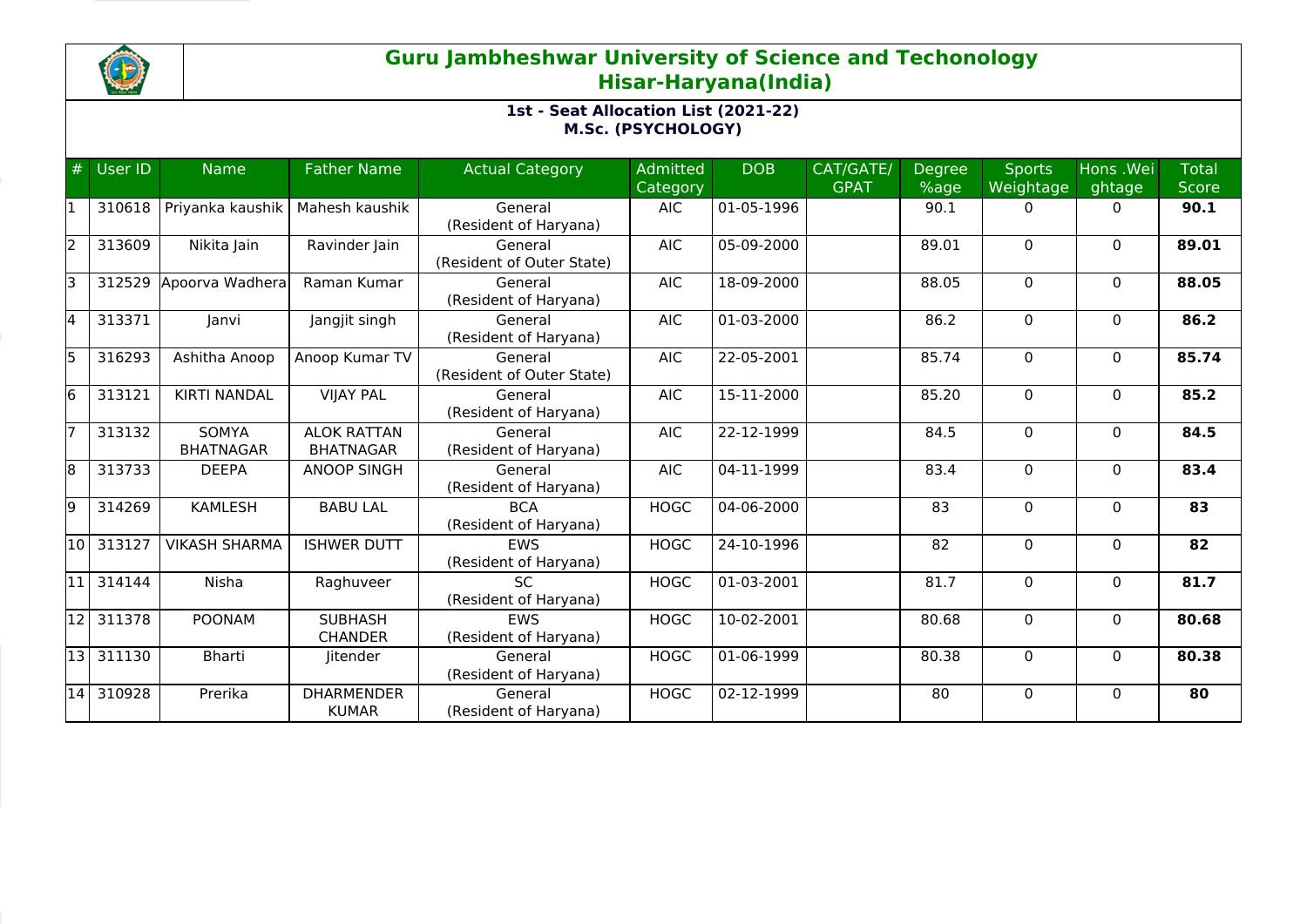

| #               | User ID | <b>Name</b>        | <b>Father Name</b>   | <b>Actual Category</b>              | Admitted<br>Category | <b>DOB</b>               | CAT/GATE/<br><b>GPAT</b> | Degree<br>%age | <b>Sports</b><br>Weightage | Hons .Wei<br>ghtage | <b>Total</b><br><b>Score</b> |
|-----------------|---------|--------------------|----------------------|-------------------------------------|----------------------|--------------------------|--------------------------|----------------|----------------------------|---------------------|------------------------------|
| l15 l           | 314203  | yogesh             | jasbir               | <b>EWS</b><br>(Resident of Haryana) | <b>HOGC</b>          | $\overline{01}$ -07-1999 |                          | 79.9           | $\mathbf{0}$               | $\mathbf{0}$        | 79.9                         |
| 16              | 316800  | <b>MUSKAN</b>      | <b>GULSHAN KUMAR</b> | General<br>(Resident of Haryana)    | <b>HOGC</b>          | 29-04-2001               |                          | 79.84          | $\mathbf{0}$               | $\Omega$            | 79.84                        |
| l1 7            | 313838  | SHALU              | SANJAY               | <b>BCA</b><br>(Resident of Haryana) | <b>HOGC</b>          | 18-07-2001               |                          | 78.75          | $\mathbf{0}$               | $\Omega$            | 78.75                        |
| 18              | 313922  | Sonia Jain         | RAMNIWAS JAIN        | General<br>(Resident of Haryana)    | <b>HOGC</b>          | 02-08-1997               |                          | 78.65          | $\mathbf{0}$               | $\mathbf{0}$        | 78.65                        |
| 19              | 315207  | <b>KISHOR</b>      | <b>RAJENDER</b>      | <b>SC</b><br>(Resident of Haryana)  | <b>HOGC</b>          | 18-04-2001               |                          | 78.54          | 0                          | $\Omega$            | 78.54                        |
| 20              | 310004  | <b>SHAINA RANI</b> | <b>VIJAY KUMAR</b>   | General<br>(Resident of Haryana)    | <b>HOGC</b>          | 18-11-2000               |                          | 78.26          | $\mathbf{0}$               | $\Omega$            | 78.26                        |
| $ 21\rangle$    | 311938  | <b>RITU</b>        | <b>SURENDER</b>      | General<br>(Resident of Haryana)    | <b>HOGC</b>          | 18-08-1998               |                          | 78.20          | $\mathbf 0$                | $\Omega$            | 78.2                         |
| 22              | 313894  | <b>POOJA</b>       | <b>KRISHAN SINGH</b> | General<br>(Resident of Haryana)    | <b>HOGC</b>          | 08-06-2002               |                          | 78.15          | $\mathbf{0}$               | $\Omega$            | 78.15                        |
| 23              | 312027  | Pratibha Kaloi     | Ravikant Kaloi       | <b>BCA</b><br>(Resident of Haryana) | <b>HOGC</b>          | 29-01-2000               |                          | 77.92          | 0                          | $\mathbf{0}$        | 77.92                        |
| 24              | 316902  | <b>SAHIL</b>       | <b>MANOJ KUMAR</b>   | <b>EWS</b><br>(Resident of Haryana) | <b>HOGC</b>          | 02-02-1999               |                          | 77.83          | 0                          | $\Omega$            | 77.83                        |
| 251             | 313448  | Mannat Nehra       | <b>Balwinder</b>     | General<br>(Resident of Haryana)    | <b>HOGC</b>          | 11-03-1999               |                          | 77.78          | $\mathbf{0}$               | $\Omega$            | 77.78                        |
| 26              | 310480  | Himanshi           | Sanjay               | General<br>(Resident of Haryana)    | <b>HOGC</b>          | 13-04-2000               |                          | 77.68          | 0                          | $\Omega$            | 77.68                        |
| 27 <sup>1</sup> | 312374  | <b>JYOTI</b>       | <b>RAJENDER</b>      | General<br>(Resident of Haryana)    | <b>HOGC</b>          | 18-01-1999               |                          | 77.55          | $\mathbf 0$                | $\mathbf{0}$        | 77.55                        |
| 28              | 313937  | POOJA              | <b>KRISHAN</b>       | <b>SC</b><br>(Resident of Haryana)  | <b>DSC</b>           | 01-09-1999               |                          | 77.15          | 0                          | $\mathbf{0}$        | 77.15                        |
| $\overline{29}$ | 311847  | <b>NISHA</b>       | <b>JAIBIR SINGH</b>  | <b>BCA</b><br>(Resident of Haryana) | BCA3                 | 02-06-2001               |                          | 76.32          | 0                          | $\Omega$            | 76.32                        |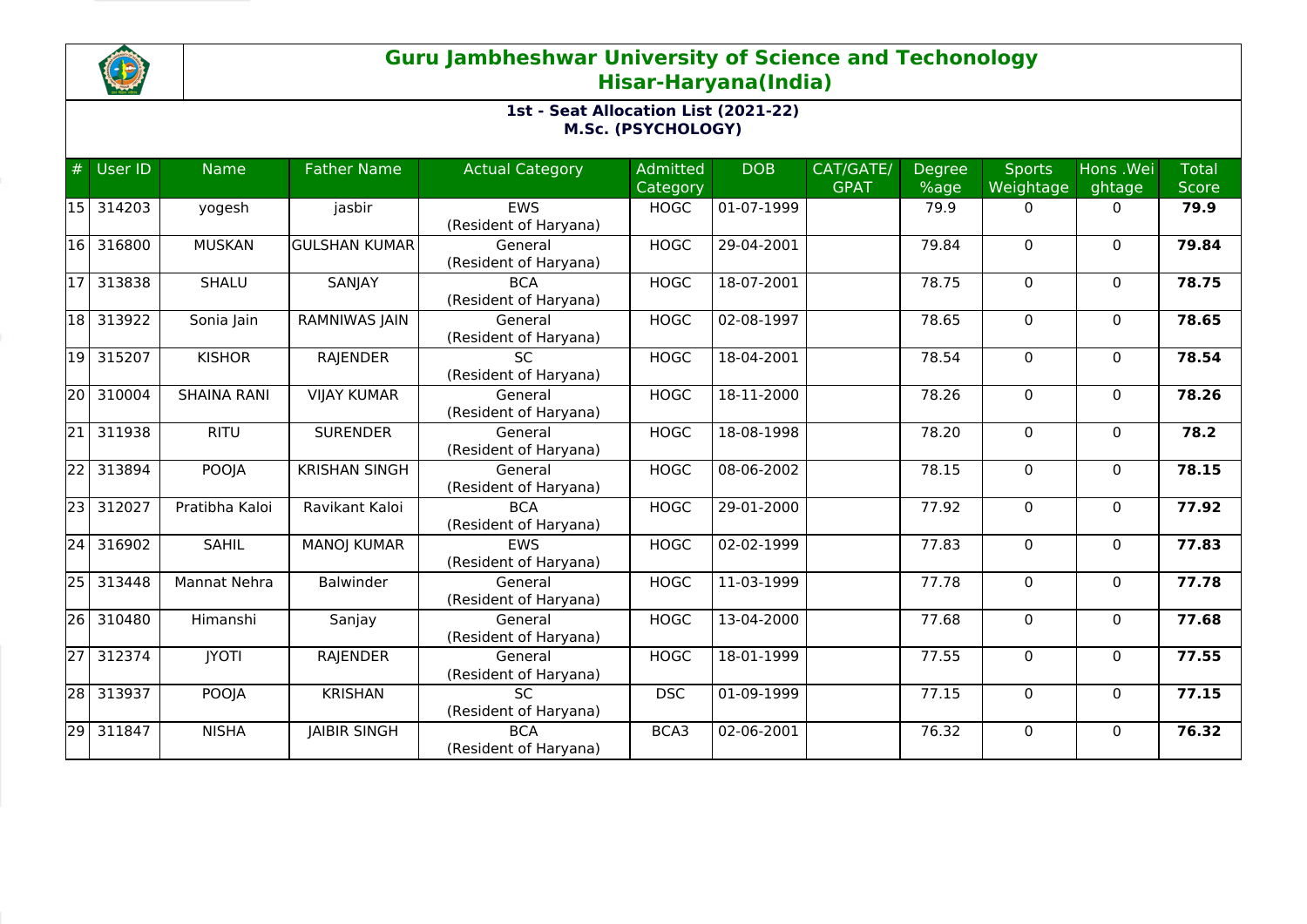

| #     | User ID   | <b>Name</b>         | <b>Father Name</b>  | <b>Actual Category</b> | <b>Admitted</b> | <b>DOB</b> | CAT/GATE/   | <b>Degree</b> | <b>Sports</b> | Hons .Wei    | Total        |
|-------|-----------|---------------------|---------------------|------------------------|-----------------|------------|-------------|---------------|---------------|--------------|--------------|
|       |           |                     |                     |                        | Category        |            | <b>GPAT</b> | %age          | Weightage     | ghtage       | <b>Score</b> |
| 130 I | 314381    | <b>Babita</b>       | Sajjan singh        | <b>EWS</b>             | EWS             | 05-01-1989 |             | 76.08         | 0             | $\mathbf{0}$ | 76.08        |
|       |           |                     |                     | (Resident of Haryana)  |                 |            |             |               |               |              |              |
| l31 l | 313021    | Ishika singla       | sunil singla        | <b>EWS</b>             | <b>EWS</b>      | 12-12-1997 |             | 76.0          | $\mathbf 0$   | $\Omega$     | 76           |
|       |           |                     |                     | (Resident of Haryana)  |                 |            |             |               |               |              |              |
| 32 I  | 314623    | <b>SUMAN</b>        | <b>NAFE SINGH</b>   | SC.                    | <b>SC</b>       | 01-10-1998 |             | 75.46         | $\mathbf 0$   | $\Omega$     | 75.46        |
|       |           |                     |                     | (Resident of Haryana)  |                 |            |             |               |               |              |              |
| 33 I  | 311845    | <b>MONIKA DEVI</b>  | <b>SURESH KUMAR</b> | <b>BCA</b>             | BCA3            | 18-03-2001 |             | 75.14         | $\mathbf 0$   | $\mathbf{0}$ | 75.14        |
|       |           |                     |                     | (Resident of Haryana)  |                 |            |             |               |               |              |              |
| 34    | 311325    | RAJNI               | <b>RAM SINGH</b>    | <b>BCA</b>             | BCA3            | 05-01-1999 |             | 74.31         | $\mathbf 0$   | $\Omega$     | 74.31        |
|       |           |                     |                     | (Resident of Haryana)  |                 |            |             |               |               |              |              |
| 35    | 311493    | Tarun Kumar         | Dinesh Kumar        | <b>BCB</b>             | BCB3            | 08-11-1999 |             | 73.84         | 0             | $\Omega$     | 73.84        |
|       |           |                     |                     | (Resident of Haryana)  |                 |            |             |               |               |              |              |
| l36 l | 310476    | <b>GOVIND YADAV</b> | PRITAM SINGH        | <b>BCB</b>             | BCB3            | 02-08-1999 |             | 73.45         | $\mathbf 0$   | $\mathbf{0}$ | 73.45        |
|       |           |                     |                     | (Resident of Haryana)  |                 |            |             |               |               |              |              |
| 37    | 312594    | <b>PUSHPA</b>       | <b>DAULAT</b>       | <b>BCA</b>             | BCA3            | 28-11-2000 |             | 73.23         | $\mathbf 0$   | $\Omega$     | 73.23        |
|       |           |                     |                     | (Resident of Haryana)  |                 |            |             |               |               |              |              |
| 38 I  | 313075    | <b>NAVEEN KUMAR</b> | <b>SUSHIL KUMAR</b> | <b>SC</b>              | SC              | 04-07-1999 |             | 72.96         | $\mathbf 0$   | $\mathbf{0}$ | 72.96        |
|       |           |                     |                     | (Resident of Haryana)  |                 |            |             |               |               |              |              |
| 39    | 310076    | Monika              | Mohinder            | <b>BCB</b>             | BCB3            | 09-05-2001 |             | 72.79         | 0             | $\mathbf{0}$ | 72.79        |
|       |           |                     |                     | (Resident of Haryana)  |                 |            |             |               |               |              |              |
| 40    | 316872    | <b>ABHITA SIDHU</b> | <b>RAMESH</b>       | $\overline{SC}$        | <b>DSC</b>      | 12-07-1999 |             | 72.07         | $\mathbf 0$   | $\Omega$     | 72.07        |
|       |           |                     |                     | (Resident of Haryana)  |                 |            |             |               |               |              |              |
|       | 41 317053 | <b>ANITA</b>        | <b>DHARAMBIR</b>    | <b>SC</b>              | SC              | 10-04-1999 |             | 72            | $\mathbf 0$   | $\mathbf{0}$ | 72           |
|       |           |                     | <b>SINGH</b>        | (Resident of Haryana)  |                 |            |             |               |               |              |              |
| 42    | 312130    | <b>RIYA</b>         | <b>SATISH KUMAR</b> | $\overline{SC}$        | SC              | 11-01-1999 |             | 71.82         | $\mathbf 0$   | $\mathbf{0}$ | 71.82        |
|       |           |                     |                     | (Resident of Haryana)  |                 |            |             |               |               |              |              |
| 43    | 312202    | PRITI RANI          | <b>BALBIR SINGH</b> | <b>BCA</b>             | BCA3            | 18-12-2000 |             | 71.12         | $\mathbf 0$   | $\Omega$     | 71.12        |
|       |           |                     |                     | (Resident of Haryana)  |                 |            |             |               |               |              |              |
| 44    | 316136    | <b>KIRAN</b>        | <b>PURUSHOTAM</b>   | <b>SC</b>              | <b>DSC</b>      | 04-11-1998 |             | 71.06         | 0             | $\Omega$     | 71.06        |
|       |           |                     |                     | (Resident of Haryana)  |                 |            |             |               |               |              |              |